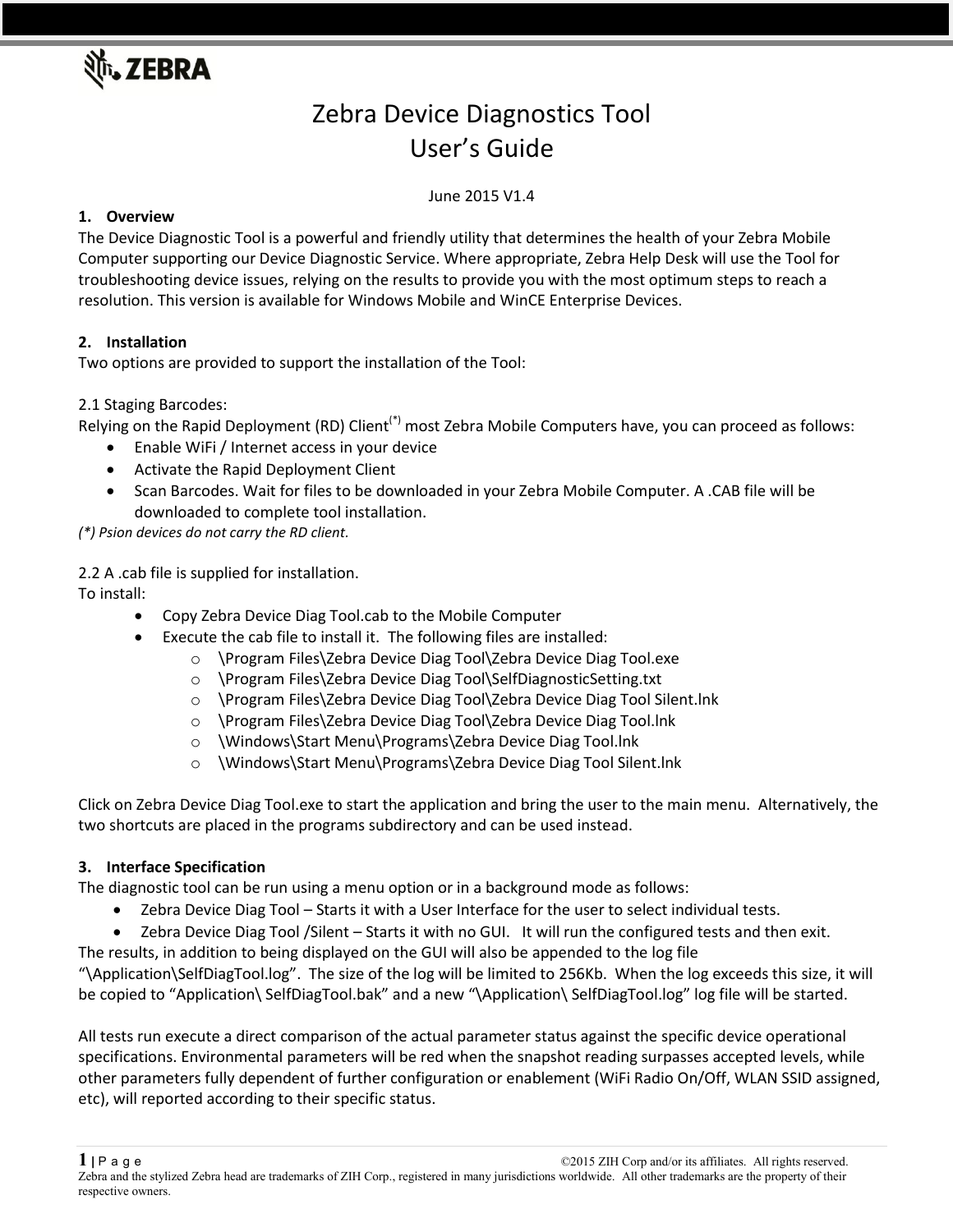

In general terms:

Green: Test executed and passed. Parameter is under specs or fully enabled/activated.

Red: Test executed and not passed. Need to review specific spec or further configuration required.

Gray: Test not supported on device (GPS, etc) or it's related to a disabled feature within the Mobile Computer.

#### **3.1. Main Menu**

See graphic to right for the main menu. At the top of the dialog, the name of the tool and the current version is given. On the next line, the serial number of the device is displayed. Pressing a button will take you to the following tests:

- WiFi Test Displays information concerning the WLAN Radio on the device.
- WAN Test Displays information concerning the WWAN Radio on the device.
- GPS Test This is a time consuming test (lasts 10 minutes) to check on the health and status of GPS.
- Bluetooth Test Displays information concerning the WPAN Radio on the device.
- Run All Tests Execute the WiFi, WAN, System, Battery, GPS, and Bluetooth Tests in sequence.
- Exit Exit the program.

All of the tests on the menu can be Enabled/Disabled by setting the corresponding flag in the SelfDiagnosticSettings.txt file to 0 instead of 1. Section 4 describes the format of this file.

It is recommended that all tests to be performed while the device is in normal use, not in a cradle which is connected via a USB cable to a computer. The ActiveSync connection may prevent some test from running successfully, as the function can be disabled while at the cradle: WLAN vs. LAN conflict, etc.

Once a test has been executed, the background of the button will be changed to indicated the success or failure of the underlying tests. If the background is Green, the test passed. If the background is Red, the test failed. If the test remains Gray, then the test isn't supported on that device or was disabled. For example, not all of our devices support WWAN or GPS and thus those tests would merely remain with Gray backgrounds.

The graphic on the right depicts the main menu after all of the tests have been executed. Note that the WAN Test has failed. To determine the failure, you can either look at the log file or go and run the test again.

#### **3.2. WWAN Diagnostics**

Selecting "WAN Test" from the main menu will execute diagnostics on the Cell Radio. The WWAN Diagnostics will interface with the hardware using Microsoft's Connect Manager, TAPI, and RIL API's to obtain the following information:

- Current WWAN Power State of the Cell Radio.
- For devices using GPRS, presence of the SIM card and whether it is locked or unlocked.
- WWAN Phone Number.
- ICCID.
- WWAN's registration status.
- Carrier Information.





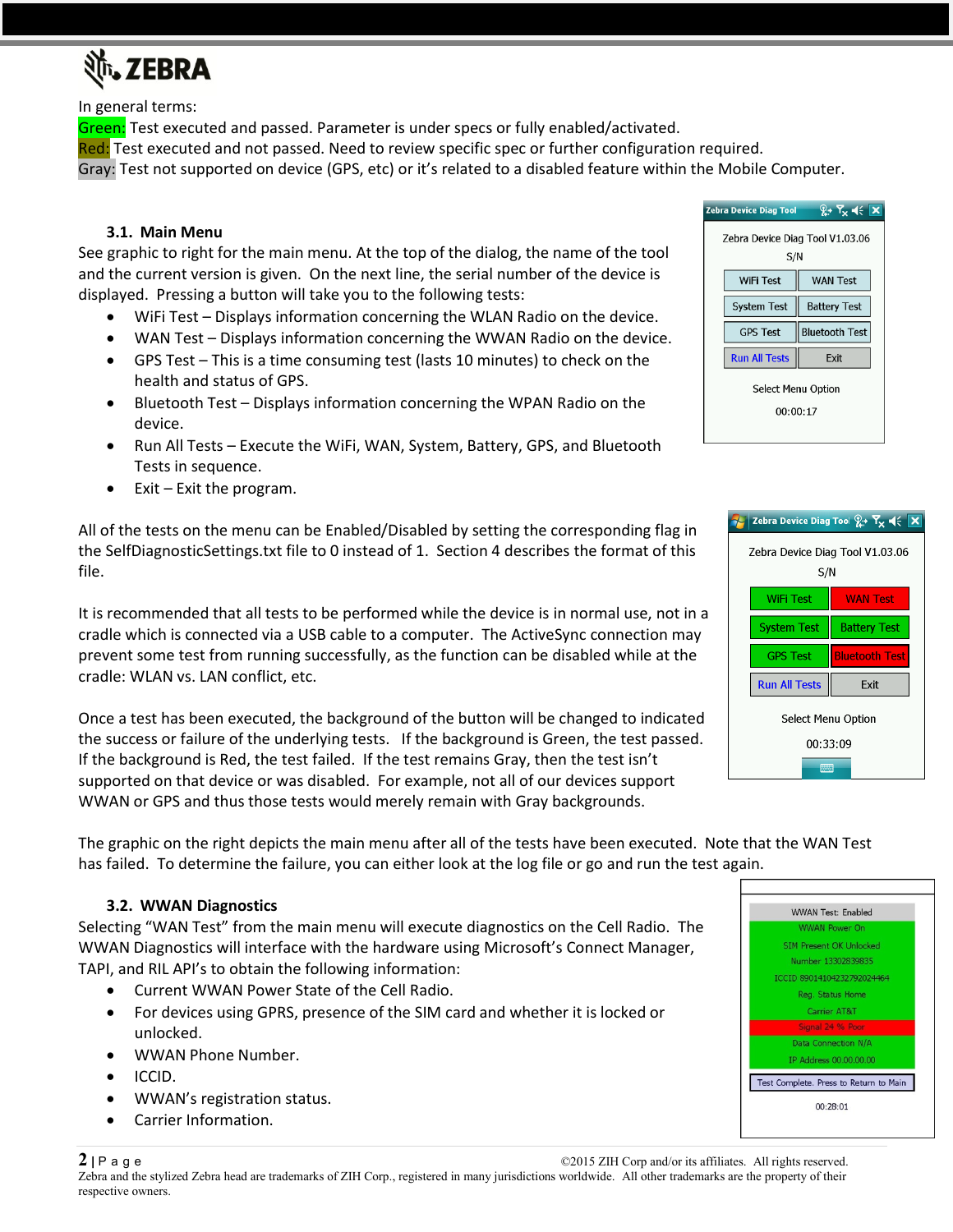

- Signal Strength.
- State of Data Connection.
- WWAN IP Address if data connection is valid.

If the Cell Radio is not present, this will also be logged and this test may be skipped. The test will fail if the power to the cell radio is off, the ICCID couldn't be read, phone number couldn't be read, registration status couldn't be found, carrier couldn't be found, or the signal strength was below 30%.

If the Cell radio is not present or disabled, this will be logged and this test may be skipped. At the conclusion of the test, a button will be activated to allow the user to return to the main menu if the menu was being displayed.

This information can also be used as a quick way of determining if the device's WWAN is configured correctly.

## **WLAN Diagnostics**

The WLAN Diagnostics interfaces with the hardware using the Fusion API's from Zebra's EMDK for "C" to obtain the following information:

- Current WLAN Power State.
- MAC Address.
- ESSID of Access Point.
- MAC Address of Access Point.
- Name of Current Active Profile.
- Current Signal Strength.
- Current status of association with the access point.
- WLAN IP Address.
- Time at which last lease was obtained.
- Time at which lease expires (not displayed).

If the WiFi radio is not present or disabled, this will be logged and this test may be skipped. At the conclusion of the test, a button will be activated to allow the user to return to the main menu if the menu was being displayed.

This information can also be used as a quick way of determining if the device's WLAN is configured correctly or whether there is any connection with the AP or network.

#### **3.3. System Diagnostics**

The System Diagnostics will interface with the hardware using various Microsoft API's to obtain the following information:

- Current CPU Load.
- Current Memory Load.
- Number of Processes currently running.
- Current Battery Drain.
- Current Time.
- Amount of System storage available.
- Amount of Application storage available.
- Amount of SD Card storage available, if present.
- Amount of Cache storage available, if present.
- Amount of Platform storage available, if present.



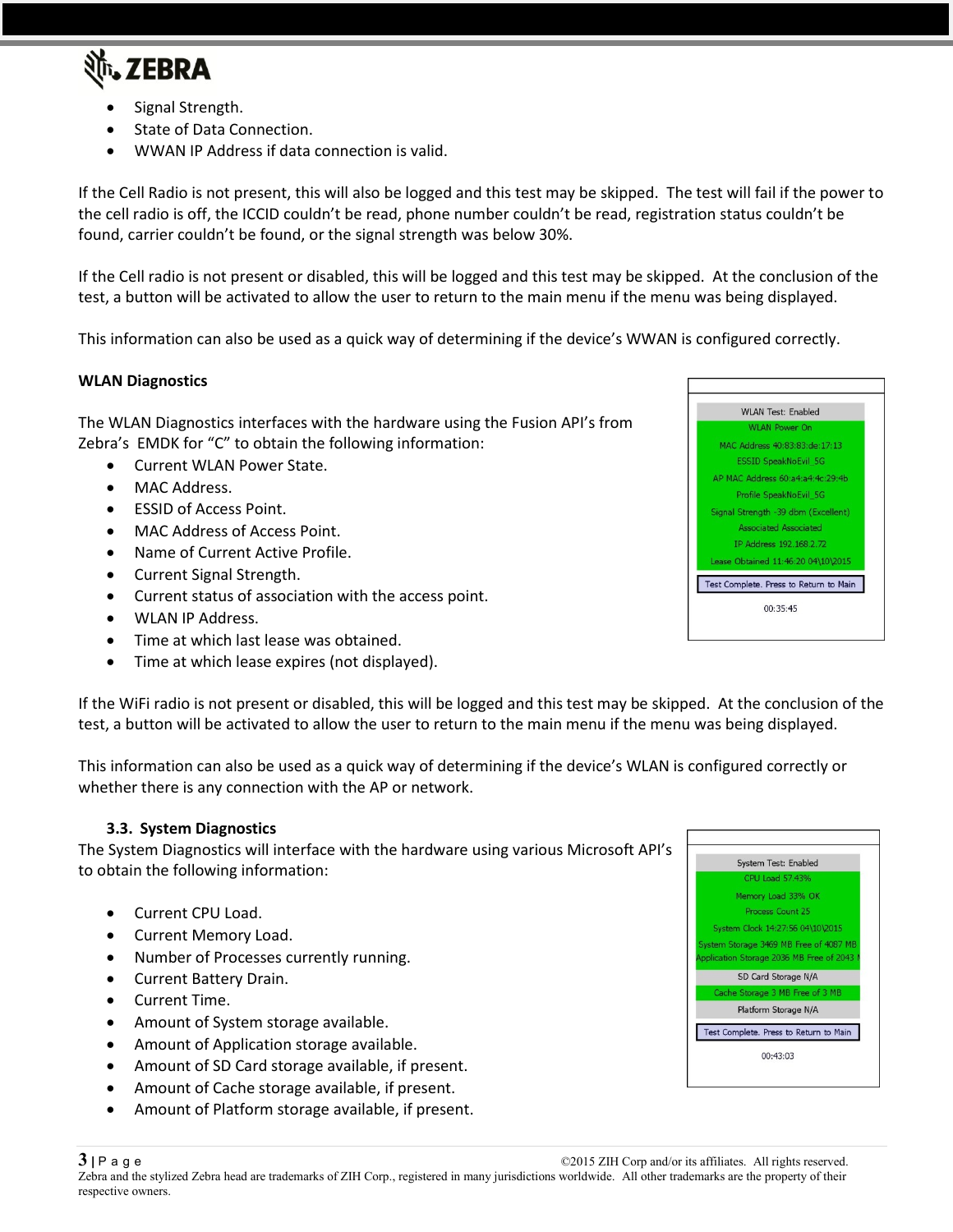

At the conclusion of the test, a button will be activated to allow the user to return to the main menu if the menu was being displayed. These tests can be used to determine if the CPU or Memory loads are too high, that there are too many processes running on the device, or that storage on the device is almost full.

#### **Battery Diagnostics**

The Battery Diagnostics will interface with the hardware using Microsoft's Battery API's and Motorola's EMDK for "C" to obtain the following information:

- Whether device is on AC or Battery Power.
- Percent of Battery Life Remaining.
- Whether battery is charging or discharging.
- Current Battery drain.
- Current Battery Temperature.
- Number of Charge Cycles used by battery.
- Manufacture date of the battery.
- Battery's serial number.
- Battery's part number.

At the conclusion of the test, a button will be activated to allow the user to return to the main menu if the menu was being displayed. These tests can be used to determine if the batter is over or under temperature, too much drain on the battery by the device, or whether it is time to replace the battery.

#### **3.4. GPS Diagnostics**

The GPS Diagnostics will interface with the hardware using Microsoft's GPS API's to obtain the following information:

- Latitude
- Longitude
- Altitude
- Bearing
- Speed
- Signal Quality
- Number of Satellites that can be seen by the radio.

Unlike the other tests, which are taking a snapshot of the system, this test will periodically receive information from the GPS Radio. It can take several seconds of polling data before the data becomes reliable and the user will see valid data. If the data is Grey, then either the device doesn't support GPS or the GPS radio is turned off.

If the data has a Green background but the Longitude and Latitude are both 0, then GPS is active, but then either there are no satellites in range or the system is still collecting data before it can be displayed. Pressing the "Stop" button will halt the test at any time.



| The M Device bigg 100 $\chi_{\Delta}$ is $\mathcal{A} \leq \mathcal{A}$ |  |
|-------------------------------------------------------------------------|--|
| GPS Test: Enabled                                                       |  |
| Lat 42.183385 degrees                                                   |  |
| Long -88.058973 degrees                                                 |  |
| Alt 259.399994 meters                                                   |  |
| Bearing 339.380005 degrees                                              |  |
| Speed 0.160000 knots                                                    |  |
| <b>Quality GPS</b>                                                      |  |
| Visible Satelites 0                                                     |  |
| Test may take 10 Minutes                                                |  |
| Press to Stop Test                                                      |  |
| 00:10:23<br><b>WWW.</b>                                                 |  |